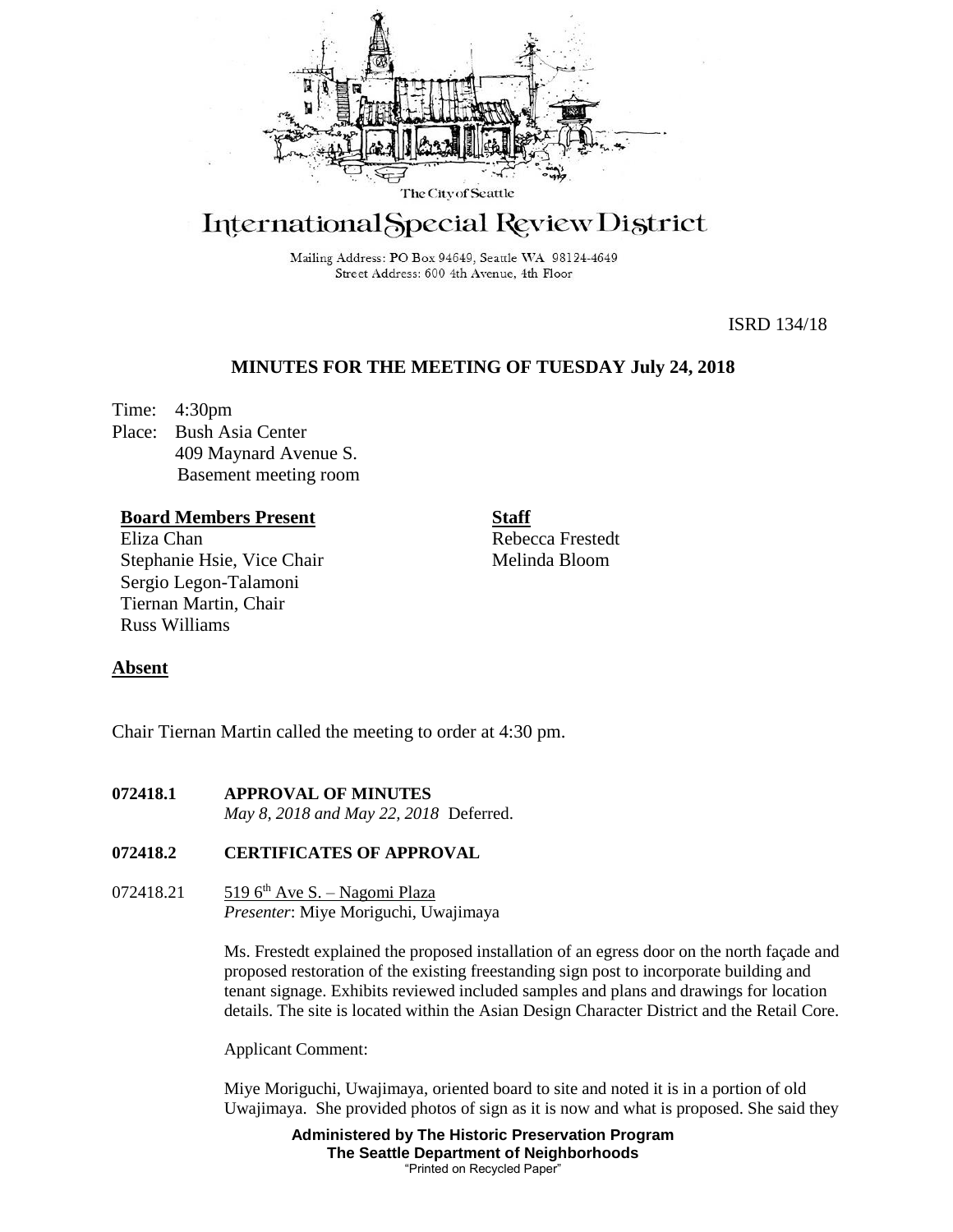will restore the metal box, add new sign material and clean up the sign. She said they will use the same historic flavor and colors. She said the congee characters mean 'shopping area'.

#### *Ms. Hsie arrived at 4:42 pm.*

Ms. Moriguchi said the exit door is on grade and to the left of what used to be the main entry. She said the north elevation faces the parking lot. She said the door will be dark bronze security door. Responding to questions she said the sign will stay in existing location; conduit will be cleaned up. She said the next step is to address the trees. She said there will be no light to the sign.

Public Comment: There was no public comment.

Mr. Martin said it is straightforward.

Ms. Chan appreciated that the original look of the sign will be retained.

Mr. Martin concurred; he noted the congee and stated that inclusion of Asian characters is appreciated.

Action: I move that the International Special Review District Board recommend approval of a Certificate of Approval for exterior alterations and signage, at 519 6<sup>th</sup> Ave. S.

The Board directs staff to prepare a written recommendation of approval, based on consideration of the application submittal and Board discussion at the July 24, 2018 public meeting, and forward this written recommendation to the Department of Neighborhoods Director.

This action is based on the **following applicable sections of the International Special Review District Ordinance:** 

## **SMC 23.66.336 – Exterior building finishes**

- **A. General Requirements.** To retain and enhance the visual order of the District, which is created by existing older buildings that provide unique character and form through their subtle detailing and quarter-block and half-block coverage, new development, including exterior remodeling, should respect the architectural and structural integrity of the building in which the work is undertaken, through sympathetic use of colors, material and style. Exterior building facades shall be of a scale compatible with surrounding structures. Window proportions, floor height, cornice line, street elevations and other elements of the building facades shall relate to the scale of the existing buildings in the immediate area.
- **B. Asian Design Character District.** The boundaries of the Asian Design Character District of the International District are as shown on Map B for *[23.66.326](https://library.municode.com/wa/seattle/codes/municipal_code?nodeId=TIT23LAUSCO_SUBTITLE_IIILAUSRE_CH23.66SPREDI_SUBCHAPTER_IIIINSPREDI_23.66.326STVEUS)*. To strengthen and preserve the existing Asian architectural character of the Asian Design Character District, tiled awnings, recessed balconies, heavy timber construction, and materials and colors as specified below are encouraged.
- 1. **Materials.** Building facades are limited to earthen materials such as brick, concrete, stucco and wood. Other materials may be used if approved by the Director of Neighborhoods. Brick and concrete may not be painted unless approved by the Director of Neighborhoods. Stucco may be used in conjunction with other contrasting materials such as dark stained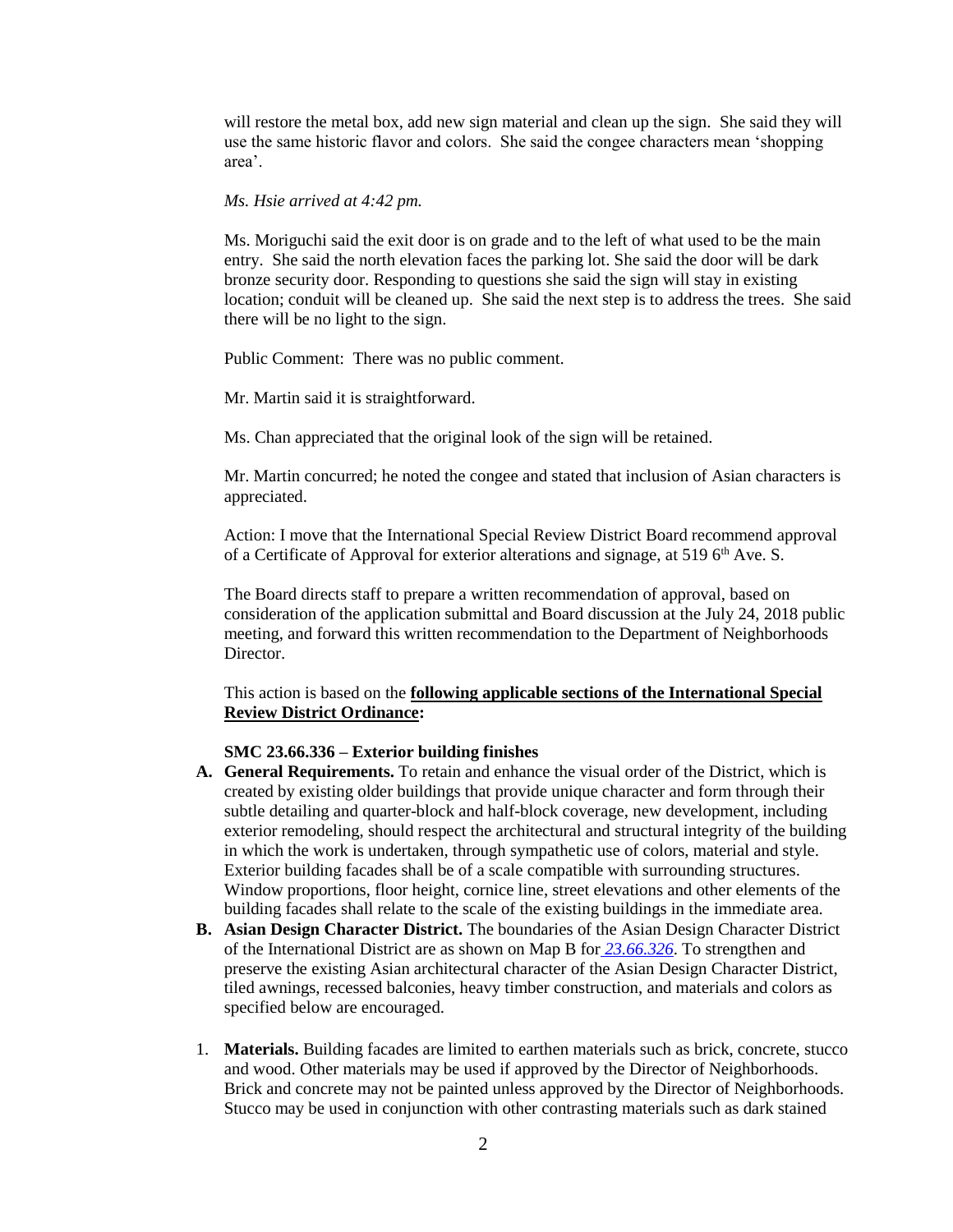wood. Decorative ceramic glazed roof tiles are encouraged, as are tiled awnings and marquees if appropriately integrated into the overall design.

#### **SMC 23.66.338 - Signage**

MM/SC/SLT/EC 5:0:0 Motion carried.

## **072418.3 BOARD BRIEFINGS**

#### 072418.31 Jackson Hub

*Presenters*: MaryKate Ryan, SCIDPDA, and Mackenzie Waller, framework

The Jackson Hub Project is a community-driven public space planning project aimed at improving the pedestrian realm and connections along S Jackson St between  $5<sup>th</sup>$  Ave S and  $3<sup>rd</sup>$  Ave S, including adjacent plazas and public spaces.

#### *Ms. Chan recused herself.*

MaryKate Ryan, SCIDPDA, and Leslie Bain, framework, presented via PowerPoint (in DON file).

Ms. Ryan explained the collaboration between SCIDPDA, Alliance for Pioneer Square, Historic South Downtown, Toole Design Group, and framework. She said the goal is to improve transportation.

Ms. Bain said the area is a multi-modal transportation hub, located where two neighborhoods come together. She provided context of the neighborhood and said the vehicular traffic is overwhelming causing constraints and pressure on the streets. She said they are looking at opportunities to make things better for pedestrians. There are five goals: that the Jackson Hub be safe and comfortable; engaging to sustain interest of pedestrians; connected to transit systems; embedded and recognized as a place and destination and being reflective of community culture; iconic and memorable. She mentioned the inclusion of bicycle parking, lighting and seating elements.

Ms. Ryan said visual preference cards were used at public meeting.

Public Comment:

Barry Blanton, Alliance for Pioneer Square board member, voiced appreciation of the project.

Mr. Legon-Talamoni asked next steps.

Ms. Bain said they will explore design options and review community input and then will bring ideas back to the Board.

Mr. Martin asked if the goal is physical/aesthetic, or programming.

Ms. Bain said mostly physical, being mindful of stewardship/ownership to make sure it will be maintained. She noted the number of agencies involved.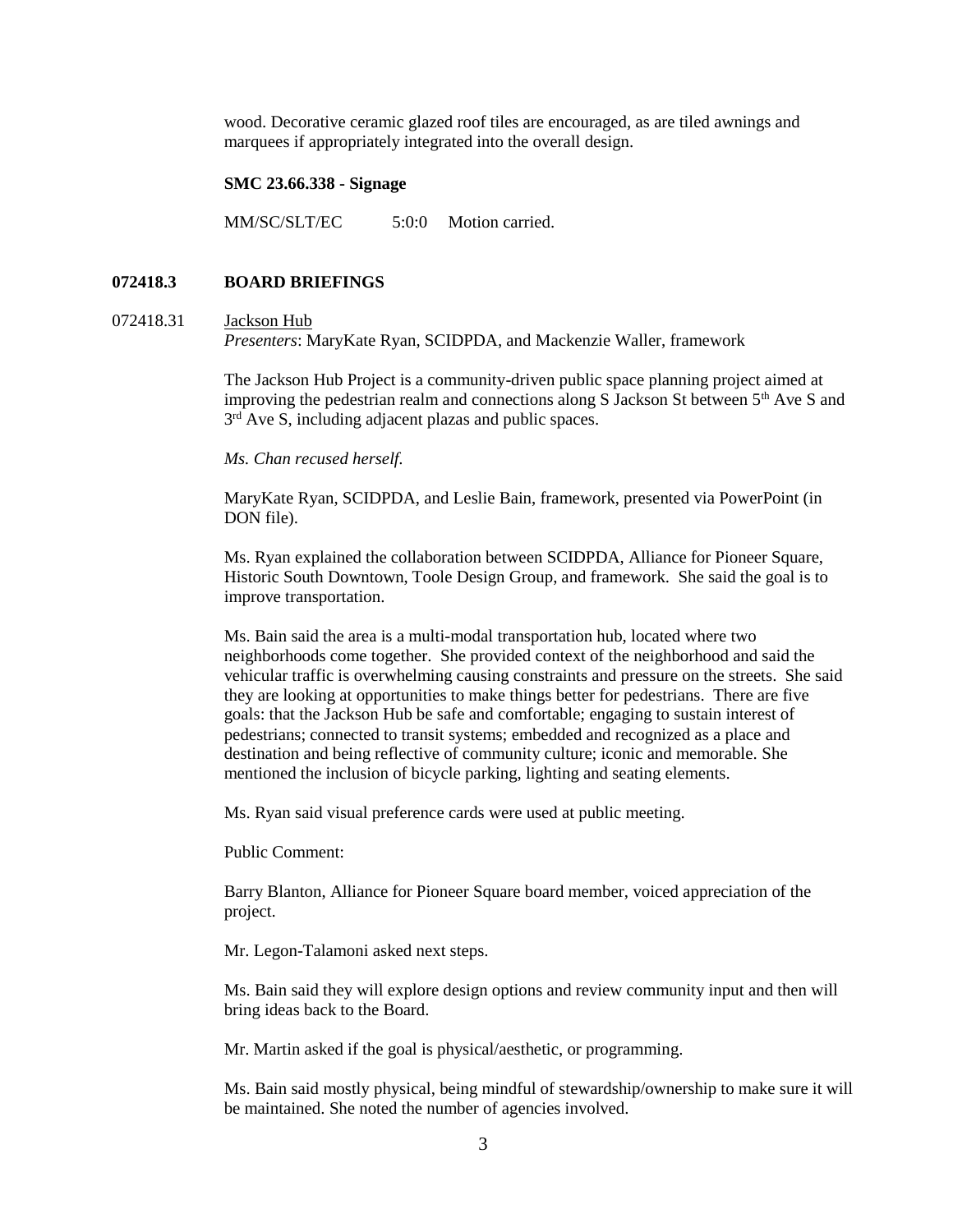Mr. Martin asked if there is a principal owner.

Ms. Bain said they are represented on the Advisory Board - Sound Transit, Vulcan, SDOT.

Mr. Martin asked if they are working with all owners, and small businesses.

Carl Leighty, Alliance for Pioneer Square, said he had done outreach with adjacent businesses in Pioneer Square.

Mr. Martin appreciated the good community-oriented process. He disclosed that he completed a survey.

Ms. Ryan said they are pleased with the turnout for the public events.

Ms. Hsie noted the public events had translators and it was great to see the community outreach; she encouraged continuation of that.

Ms. Frestedt said they will brief the Pioneer Square Preservation Board on August 1, 2018.

## 072418.32 614-620 Maynard Ave. S.

Ms. Frestedt explained the initial briefing by Melissa Glenn, Graham Baba Architecture and James Wong, Vibrant Cities, on proposed redevelopment plans for the properties at 614 Maynard S. (Elgin Hotel/Bush Garden) and 620 Maynard Ave. S. (warehouse). Briefing will include a presentation of the historic property reports and exploration of potential massing options. She provided a summary of the site conditions:

- Zone: IDM 85/85-170 (up to 170' with a non-residential use included) Lot area: 14,402 sq ft
- Maynard Ave. S. and S. Lane Street are designated Green Streets
- This site is located just outside of the National Register District. This site is located outside of the Asian Design Character District/Retail Core.
- Breakdown of specific proposed uses: *TBD*
- Departures requested: *TBD*

Jim Graham and Melissa Glenn, Graham Baba Architects, presented via PowerPoint (in DON file).

James Wong, owner, introduced the project and provided an autobiographical overview of his family's ties to Beacon Hill and Chinatown; he noted that his father worked at the House of Hong. He said he wanted this to be a place where families could again live in close proximity. He said he talked to Karen Sakata who wants to continue Bush Garden in the new building.

### Historic Building Report presentation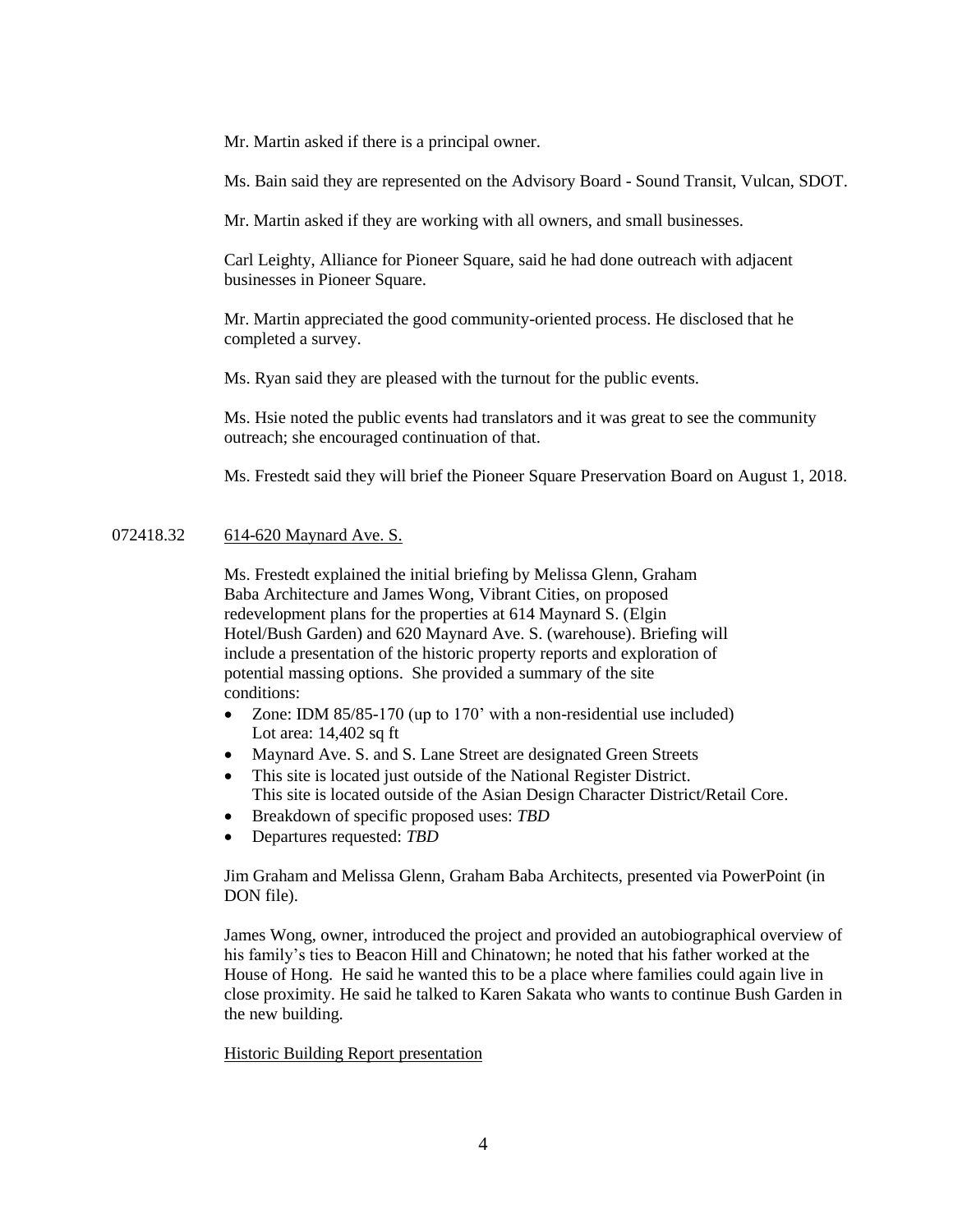Larry Johnson, The Johnson Partnership, presented historic property report (in DON file). He provided context of the district and site and said the building was originally a Single Room Occupancy (SRO) building which is a dominant typology in the district; there are 30. Mr. Johnson said the building was constructed in 1910 as the Elgin Hotel. It was designed by Sabro Ozasa, the first Japanese American architect in Seattle and who also designed the Panama Hotel. He said it was built in two phases, with a later addition. He said that the warehouse next door was started in 1946, as foundation for a church, but never finished. He provided an overview of the history of the Bush Garden Restaurant, originally owned by Joan and Bob Seko. It was a gathering place for organizers, including Bob Santos and Bernie Whitebear. The dining room had shoji screens on the second floor, originally part of the light well. The lightwell was enclosed in the 1920s.

Mr. Johnson said that after the 1970 Ozark Hotel fire the City Council enacted stringent new fire codes, which forced hotel and apartment owners to add sprinklers and fire doors and abide by other fire codes or be forced to close; many closed. He said the wood double hung, wood sash windows have all been replaced and the sheet metal cornice has been removed; mostly the massing and red brick remains. He indicated damage from the Nisqually earthquake had been repaired. He said there are structural flaws in the building and it could collapse in an earthquake. He said he doesn't support the building as a contributing building.

Mr. Graham, Graham Baba, spoke of his love of old buildings. He said that his firm worked on the Publix and American Hotel renovations. He went over zoning for the area and provided massing options explored. He said the site is at the intersection of two green streets and they will follow the guidelines for Green Street development. He said that residential entry would be on Lane. He went over inspiration for the design exploration. He said the district is very active at night; ground level uses are important to pedestrian experience. He noted the street front texture and said that is what makes the district special. He noted family balconies in the district and they are exploring how to re-introduce those.

Ms. Glenn said the design will align with ISRD goals and honor the history of the district. She explained their exploration of existing buildings for design inspiration; she noted the punched openings, storefronts, upper level character, materiality. She noted the importance of a vibrant and active street level and locally owned businesses. She said they will preserve the legacy of Bush Garden, the stories of the space. She said that Wing Luke Museum collected oral history as a way to remember events and pay homage.

Ms. Frestedt explained what a contributing building in a district is and said clarification on whether or not this building is contributing has not been made yet.

Steve Sawada asked about the determination process. He said that the building meets the criteria for contributing status based on cultural aspects.

Ms. Frestedt said it is already in a historic district and the building will be considered in light of District goals and the Code. She said it is possible to nominate an individual building as an individual landmark – like the Eastern Hotel, but that is not being considered today. She said the board will consider the contributing status of the building.

Public Comment on historic property report: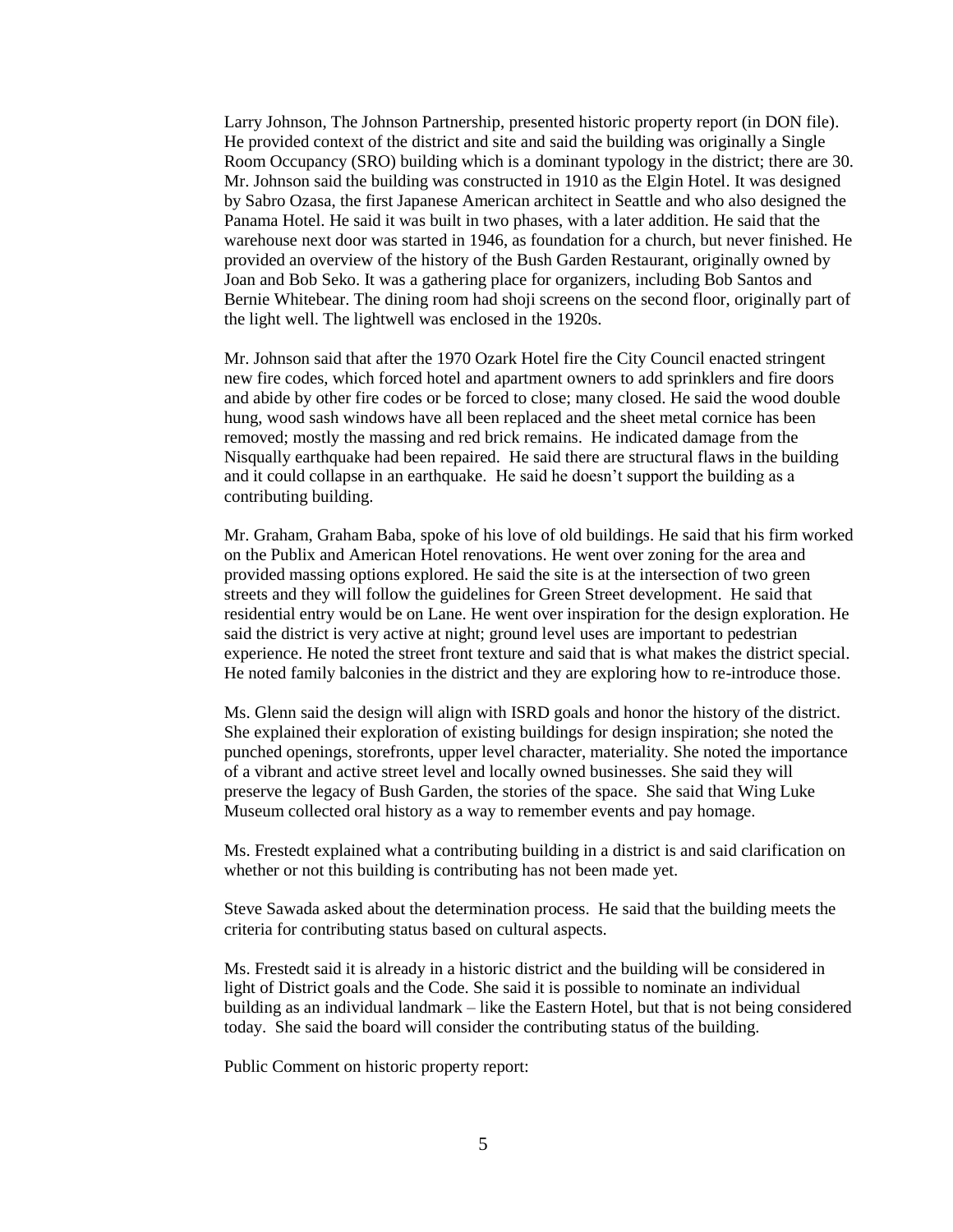Christine Nguyen, district resident, read from Humbows Not Hotdogs by Bob Santos, and noted specific passages that related to the Bush Garden. She said the restaurant was a longtime destination of "Uncle Bob", as told in his own words. She noted the importance of the restaurant/building as a meeting space and said it is culturally relevant and important. She said they carry the legacy of the leader to keep Bush Gardens here.

Lulu Carpenter said she is a 13-year patron of the restaurant and she noted its special history. She said not enough community people have been talked to and she expressed concern about the use of the Bush Garden name.

Eugenia Woo, Historic Seattle, said there are more stories to be told. She said the district was formed when the Kingdome was built, and the neighborhood was borne out of activism. She said the story of the district is more than just cornices and architecture. She said its period of significance continues and the Bush continues that. She said storefronts gain significance over time. She said she thinks the building is contributing.

S. Surface said the presentation refers to the Bush in the past tense. She wants to ensure the long-term community can continue to use the space.

Peter Schaible said that the building is more significant than other buildings on the block; he said it has integrity and adds to the neighborhood. He said the building tells the story of immigrants in Seattle, redlining. He said the Bush Gardens tells the story of community connecting there, weddings, community events; it is a small village. He said it is a place to experience non-mainstream culture. He said the space is important to save and is concerned about a tear down.

Karen Akada, Bush Garden, said the history of the building is significant in a social way. The building tells the story of how communities connect with each other. The story is too important to lose. We lose the story, we lose a lot.

Cynthia Brothers thanked James Wong for his story. She said he dreamed of building a place to provide a place to live; she questioned who will live here. She asked if the building will be for people who are here now, working people, immigrant families. She expressed concern about affordability. She noted the Bush's legacy and the project should go beyond façadism. She said community has been at the Bush for decades and continues to thrive there. She asked what they will do for the community who is there now. She said it sounds like window dressing. She said to preserve this historic, social, cultural legacy.

Holden Banu said the Bush Garden is more than a karaoke bar. He said people there make the difference and it is in the community. He said no one is treated differently. He said that keeping community space is important and he noted the impact and value the place has and what it brings to the community.

Sarah, Bush Garden employee, said it means a lot to her. She asked if there is commitment to Bush Gardens being in the new building. She asked what happens to them for the two years it is under construction.

Deyland Somer, community members, said if you kill something you shouldn't be able to write its eulogy. He said if you destroy community, you shouldn't write its history. He said Bush Gardens is here now and it can't be replaced with oral history and a façade.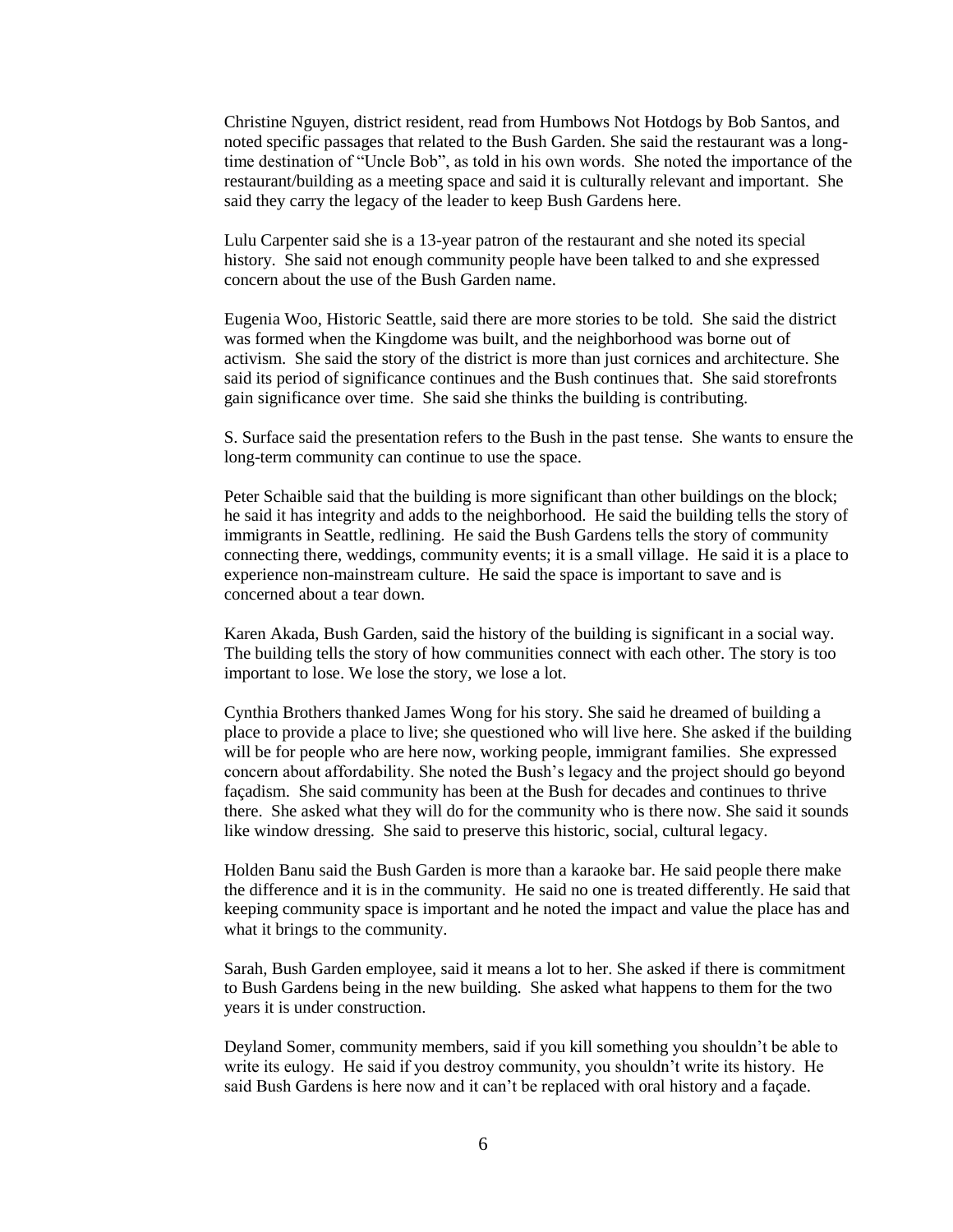Dennis Su, retired architect, said is so glad that so many people respect its history. He said he understands the architectural side and construction realities. He said the building needs preservation the way it is. He said he appreciates what Wing Luke went through to rehabilitate the Kong Yick building; it took a long time to renovate it. He said to preserve the legacy, but to be realistic.

## Board Discussion:

Ms. Hsie said that it's hard to know, based on the presentation, what is being proposed. She said if you look at the National Register nomination the building has integrity to convey its history as an SRO; the massing is what tells the story. She said preserving the building is interesting and noted that the people and programs are important. She said there are better examples of SRO buildings north of the site. She suggested studying the inside more closely would be interested to see structural engineer documentation.

Mr. Legon-Talamoni said he echoed Ms. Hsie's comments and wanted to know more about what is being proposed. He noted the volume of interest in the project and the value of Bush Gardens to the community. He asked the presenters to say more about the outreach that they have done so far.

Mr. Martin said the historic report highlighted the building's massing. He said the cornice is there in spirit, the fenestration pattern is there and there aren't many buildings that look like this and have this combination of material, massing, patterning of the windows. He said the mid-century storefront is interesting, but he wasn't sure if it is relevant. He wanted more information about structural integrity. He asked about the church foundation.

Ms. Mirro said the focus will be on the Elgin Hotel, the church next door was never completed and is not significant.

Ms. Glenn said the church was never used as a church and is now just used for storage.

#### Briefing on proposed development

Jim Graham explained that everything they have heard from community aligns with what they want to do; they need continued and greater involvement and support for what they want to do. He said they would brief the board on ideas to determine where to take them. He said there is much energy behind this project.

Ms. Glenn provided context of the two buildings and showed the zoning envelope. She went over massing options and breakup, including one (scheme #3) that retains a portion of the existing building, as seen from the street. She said residential entry would be on Lane Street, center, with services located on east edge. She said 8600 square feet of apartments is proposed. She said the ground floor is an important connection to Maynard Ave. S. She said departures would be requested to help break up massing on the north façade.

Mr. Graham said that departures would fit in conceptually with what is going on on Lane Street and will honor the existing building.

Ms. Glenn said they would differentiate new from old using a gasket to separate new mass from existing building. She said the images they were presenting weren't intended to represent the design that they're looking at, but rather represent the massing.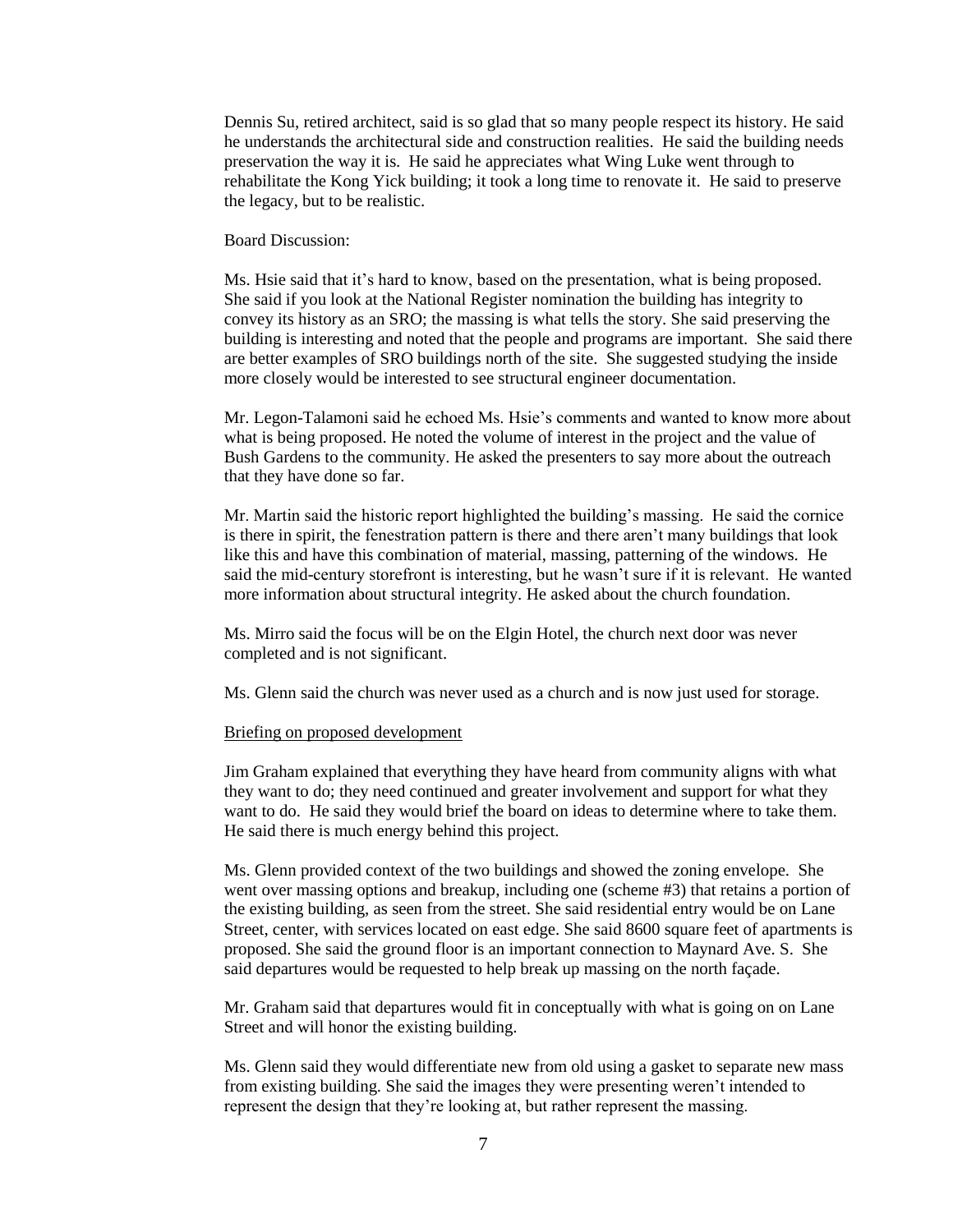Public Comments on proposed massing options:

Written comment -- Sharon Lee, LIHI, noted support for Option 3. She supported affordable housing, affordable small retail establishments/micro retail, and the collaborative development and early design input from community.

Emily Murphy urged for the preservation of Bush Gardens, as an historic institution.

Carolyn Johnson also requested written commitment to preserve Bush Gardens. She said gentrification has destroyed much of Seattle.

Joan Seko, former owner of Bush Gardens from 1957 – 1997. She supported Option 3. She said there has been overwhelming support for the restaurant. She said she live on the 3<sup>rd</sup> floor for ten years. She said Uwajimaya was a teeny grocery story; it grew and moved and now they have a big place. She said it is an example of how well the district has progressed. She said the building was not secure after the earthquake. She hopes the board will do what is vibrant; it would be nice.

Tomio Moriguchi, Uwajimaya, said he admires the Wong family; it is exciting to take a risk to do a project. He encouraged support of Option 3.

Assunta Ng said she owned the building from 1998 – 2015 and recently sold to Mr. Wong. She said she introduced James to Uncle Bob, 5 months before he died. She said that Bob said it needs to be developed. She said the building is not safe and you can't buy earthquake insurance for it. She said she agreed with Tomio and Joan. She noted support for Option 3 but said she didn't like any of them.

Beth Ku, resident, said there have been noise complaints due to bars and street. He said more activity is needed to grow the economy. He said a roof for gardening is needed. He said there shouldn't be more than eight floors.

Mike Omura, SCIDPDA, supported Option 3. He said as the owners of the New Central, the PDA appreciated the increased setback, allowing more light and air to their building. Speaking as an individual, he said his mother worked as a waitress at Bush Gardens; Joan gave her an opportunity and his mother translated that into her own business in the district.

Andy Yip, Chinese Chamber of Commerce, noted the sentimental value of Bush Gardens. He said market rate housing is needed. He said he supported Mr. Wong and bringing families back to the district with housing that support multi-generational living. He supported Option 3.

Mr. Martin thanked the public for their comments and said the comments are wanted to make the project stronger.

Board Discussion:

Mr. Legon-Talamoni asked if they are planning to demolish part of the building.

Mr. Graham said they are still research feasibility – soils, structure, financial; the intent is to save as much as possible and they will come back with more information.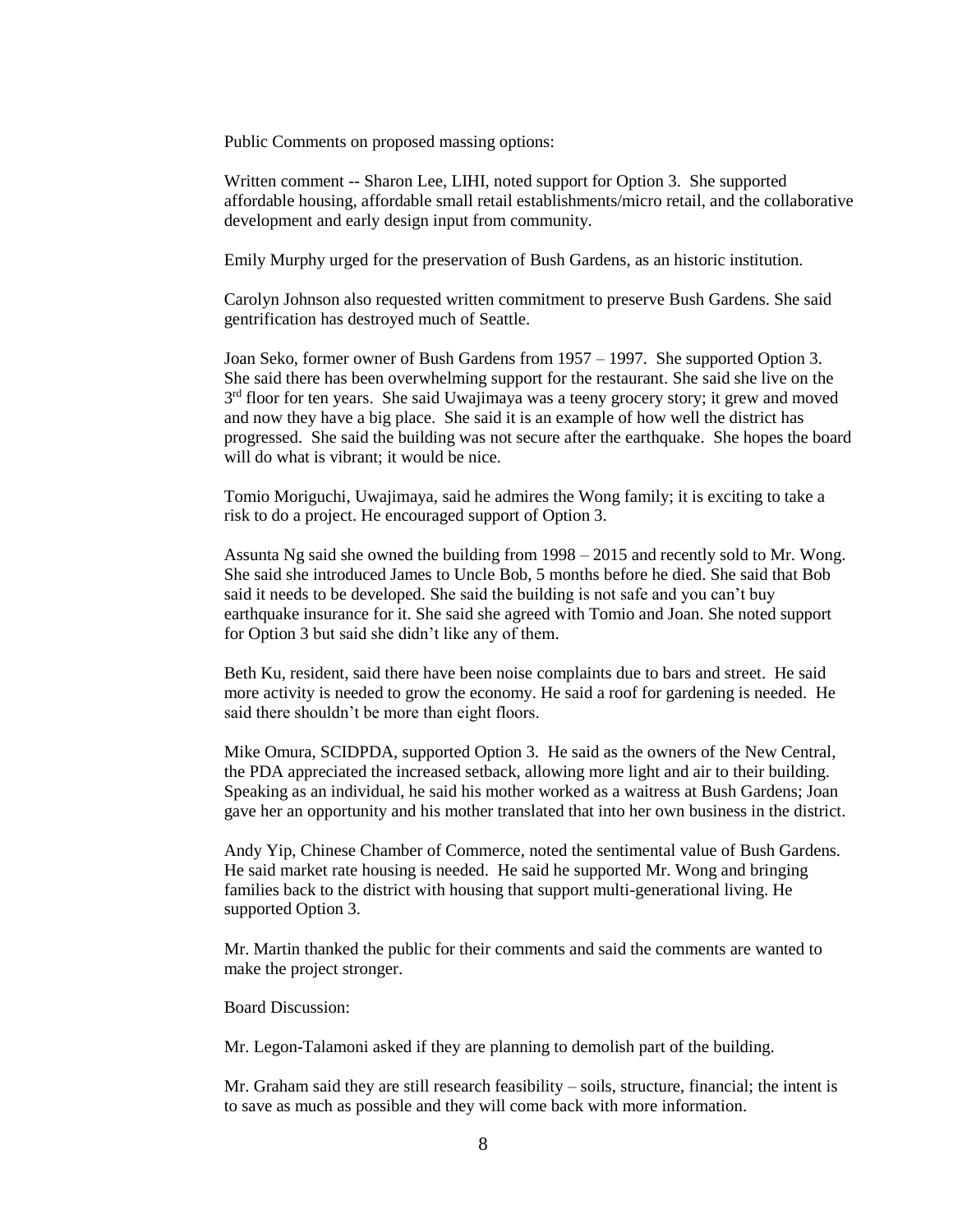Ms. Glenn said the lots are small; she said to include parking, there will need to be some demolition of a party wall.

Mr. Legon-Talamoni appreciated the northwest corner setback and said it allows light to neighbors to the north. He asked if they intend to bring back character defining features to the building.

Mr. Graham said they will explore the feasibility and will present at next briefing.

Ms. Glenn said it would be helpful to know whether or not something should come back.

Ms. Hsie said it would be helpful to know structural analysis. She said this is a fine example of an SRO. She questioned why they are looking to keep the height of this building when the historic SROs at the historic core are  $5 - 6$  stories. She said next door is zoned 75-85. Regarding Option 3, she said a structural analysis is needed. She said there is good setback on the north. She cited 23.66.66 e and d, urban relationship between buildings. She said if a precedent is set there is concern that others will want the same departure. She said the street wall to 75-85' is really important. She urged them to take a closer look at this. She said one-story building accentuates massing. She said further exploration is needed to find the right balance.

Mr. Martin said the use of gaskets is not seen in the district; it sets up visual precedent for urban design character in the future. He said to explore alternatives.

Mr. Williams said he echoed Ms. Hsie's and Mr. Martin's comments and is concerned with precedent-setting. He encouraged the team to extend further and look at options 4 or 5 for massing that don't have the magnitude of #3 for massing on Lane Street. He said a 5' setback is a significant impact to the community.

Mr. Legon-Talamoni likes the idea of building on what is there and to do more exploration with that. He affirmed that the church is not historic. He wondered what it would look like if the datum carried around the church property at 3-4 stories.

Ms. Hsie said she supports adaptive reuse of the existing building and is open to discussion of departures. She said if granted, it would be to strengthen the fabric of the neighborhood, match the datum of the historic building and be a positive contribution. She said to continue to reach out to community and said their use of translators and surveys has provided great information. She said that while the board has no interior purview, she encouraged the perpetuation of cultural features.

Mr. Wong said they have received over 100 signatures of Chinese speaking residents who support Option 3.

Mr. Martin said this project is one of the first to the zoning height in area; he said he looks forward to working on the project and noted that it will set precedent.

Ms. Frestedt encouraged the design team to come back with response to the questions about structural integrity of the building – what is possible, what is not. She said to be careful about proposal, SOI, Code.